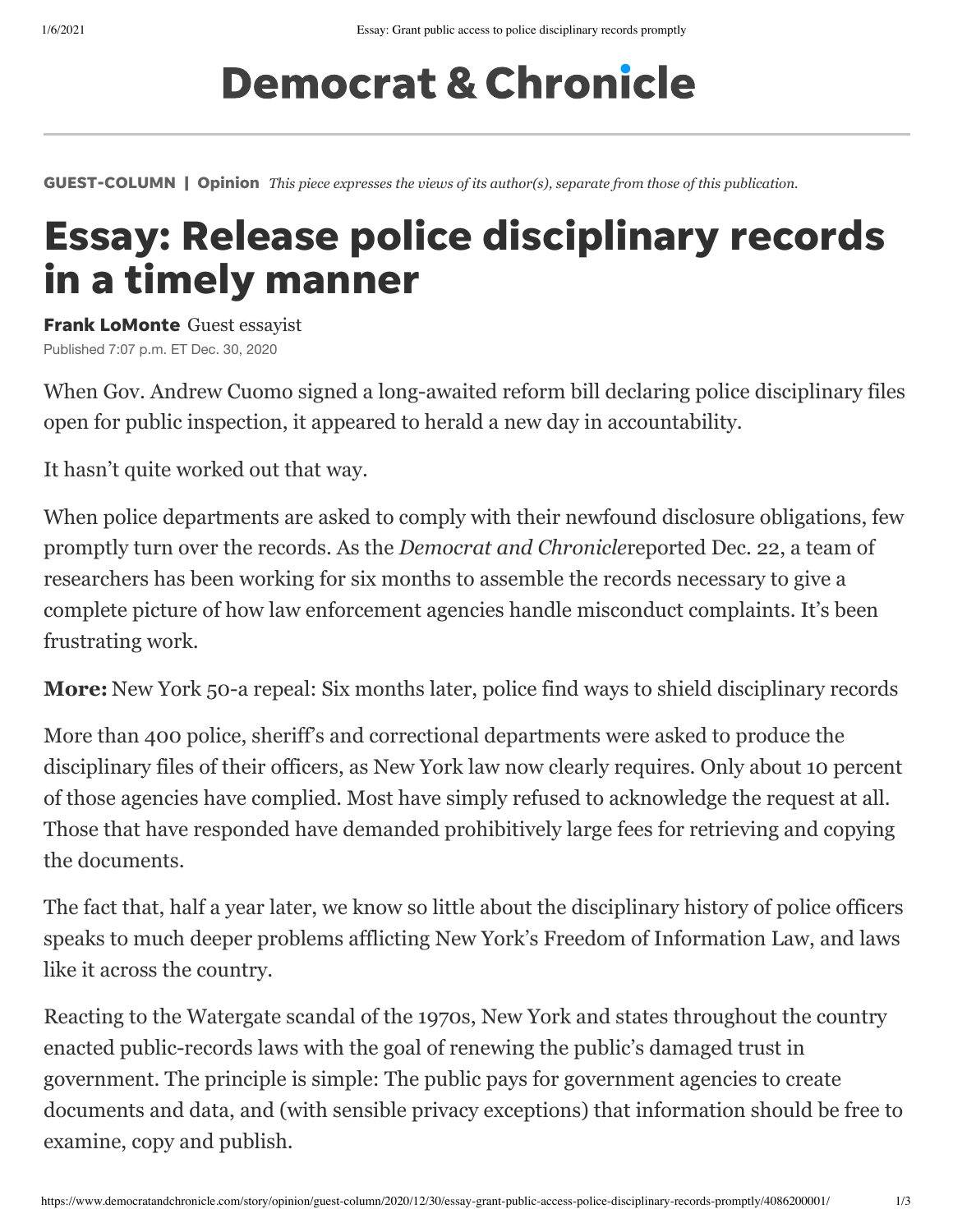When public-records laws work the way they're supposed to, they really work. Behind most great investigative reporting is a freedom-of-information request that led journalists to their breakthrough.

But unfortunately, government agencies — from the Pentagon down to the tiniest local school district — have become adept at dodging their disclosure duties. The COVID-19 pandemic has made government's obsession with secrecy a literal matter of life-and-death, as families struggle to find out which schools, workplaces, hospitals and nursing homes are coronavirus hotspots.

When it comes to oversight of law enforcement agencies, faithful compliance with opengovernment laws is especially essential. Public-records laws are why we know that the lead officer charged with murdering George Floyd in Minneapolis, Derek Chauvin, had 18 misconduct complaints filed against him over his career, almost none of which resulted in any discipline.

But law enforcement agencies are notoriously stubborn about resisting disclosure of their records. Exemptions in state law that entitle police to withhold critical intelligence information about ongoing investigations are often abused to throw a secrecy blanket over anything-and-everything about crimes, even where disclosure would help the public take safety precautions.

Too many police agencies' response to any FOIL request — including the recent wave of requests for police disciplinary files — is a variation of "so, sue us." After what we've learned about how bad-apple officers like Derek Chauvin get away with misusing their authority, that's no longer a tolerable response.

If local police and sheriffs' departments don't keep their disciplinary records in a wellorganized way that allows for prompt and cost-free public inspection, then states should do it for them.

Policing authority — the power to take away people's freedom and use deadly force ultimately belongs to the state. That power is "loaned" to local governments, on the understanding that they will use it responsibly. Failing to keep track of which officers have incurred misconduct complaints isn't responsible.

 $h^{10}$  joint and  $\mu$  as a contant-public-access-police-disciplinary-records-police-disciplinary-records-promptly/408620001/ 20862001/ 20862001/ 20862001/ 20862001/ 208620001/ 20862001/ 208620001/ 208620001/ 208620001/ 2 Too many law enforcement agencies, in New York and throughout the country, are stuck in the "Barney Fife" pencil-and-paper days when it comes to recordkeeping. The public shouldn't be forced to pay, in delays and outsized fees, for the consequences of police departments' refusal to join the 21st century.